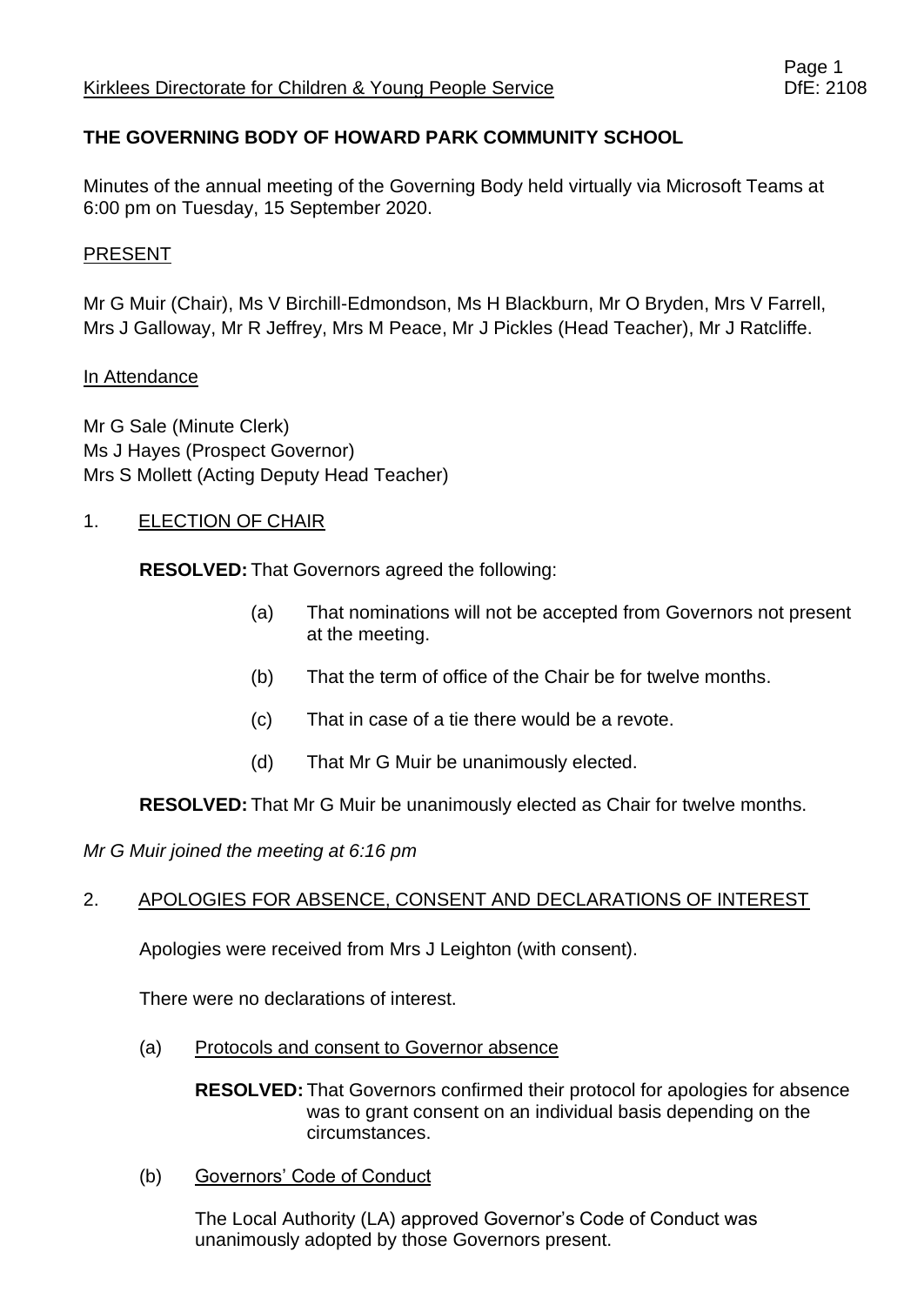**RESOLVED:** That the Governor's Code of Conduct was unanimously adopted by those Governors present.

(c) Declaration of Business Interest Information

The Chair confirmed access to the online business interests form on behalf of the Governors. All completed returns would be retained by Kirklees Business Services and made available for inspection when required.

(d) Get Information about Schools (GIAS)

The Head Teacher confirmed that the School's record would be updated to reflect approved Governor appointments and terms of office.

(e) 'Alternative arrangements' for remote meetings

**RESOLVED**: That the 'alternative arrangements' for remote meetings set out in regulation 14 of The School Governance (Roles, Procedures and Allowances) (England) Regulations 2013 be approved.

### 3. NOTIFICATION OF ITEMS TO BE BROUGHT UP UNDER ANY OTHER BUSINESS

The following items were notified to be brought up under any other business:

- Monitoring and Visits.
- Dogs on the School Site.
- Use of the School Hall by External Organisations
- Staffing Committee
- Governor Dashboard and Skills Matrix.

### 4. REPRESENTATION

(a) Appointment of a Co-opted Governor

The Chair welcomed Ms J Hayes to the meeting as a prospective Co-opted Governor. Ms Hayes introduced herself to the Governing Body, having recently retired from a varied teaching career. She informed Governors that she continues to tutor Newly Qualified Teachers (NQTs) and Initial Teacher Training (ITT), as well as serving on the Governing Body of another School in Bradford and the Green Light Teaching School Alliance.

**RESOLVED:** That Ms J Hayes be invited to serve as a Co-opted Governor.

(b) Staff Governor Vacancy

The process for appointing a new Staff Governor was discussed, including guidance for the election process if more than one staff member was nominated. The Chair proposed that the appointment be completed ahead of the next Governing Body meeting on 9 November 2020.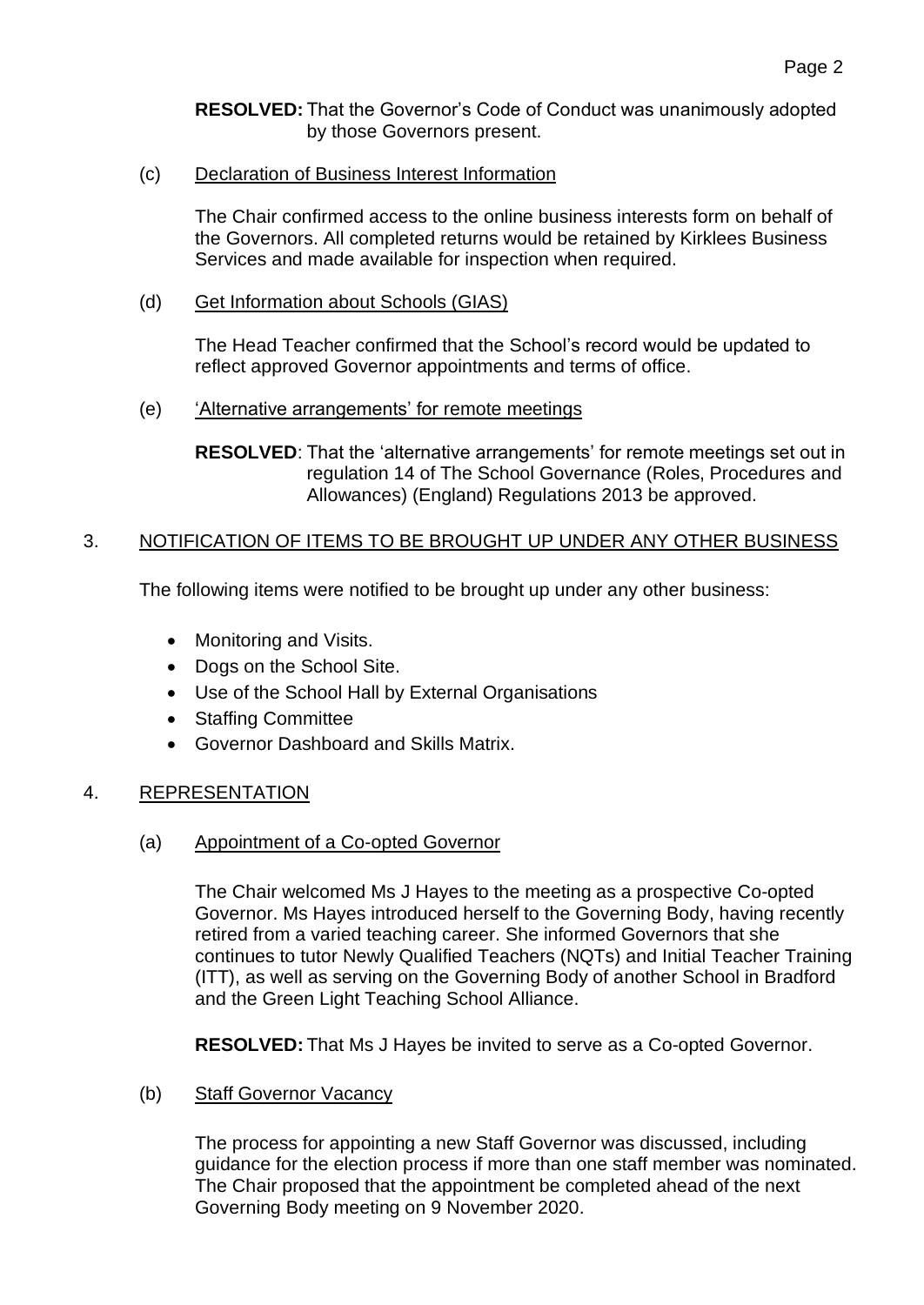#### **ACTION:** Head Teacher to determine interest at the next Staff meeting on 16 September 2020.

# 5. ELECTION OF VICE-CHAIR

**RESOLVED:** That Governors agreed the following:

- (a) That nominations will not be accepted from governors not present at the meeting.
- (b) That the term of office of the Vice-Chair be for twelve months.
- (c) That in case of a tie there would be a revote.
- (d) That Mr J Ratcliffe be unanimously elected.

**RESOLVED:** That Mr J Ratcliffe be unanimously elected as Vice-Chair Chair for twelve months.

### 6. REVIEW OF COMMITTEES

(a) Membership

**RESOLVED:** That Committee Membership be as follows:

Finance, Premises and Resources Committee

Head Teacher Mr O Bryden Mrs V Farrell Mrs J Leighton Mr R Jeffrey Mr G Muir Health & Safety Governor

Standards and Effectiveness Committee

Head Teacher Ms V Birchill-Edmondson Mrs V Farrell Mrs J Galloway Mrs M Peace Mr J Ratcliffe

Staffing Committee (to include Head Teacher's Performance Management)

Head Teacher Ms V Birchill-Edmondson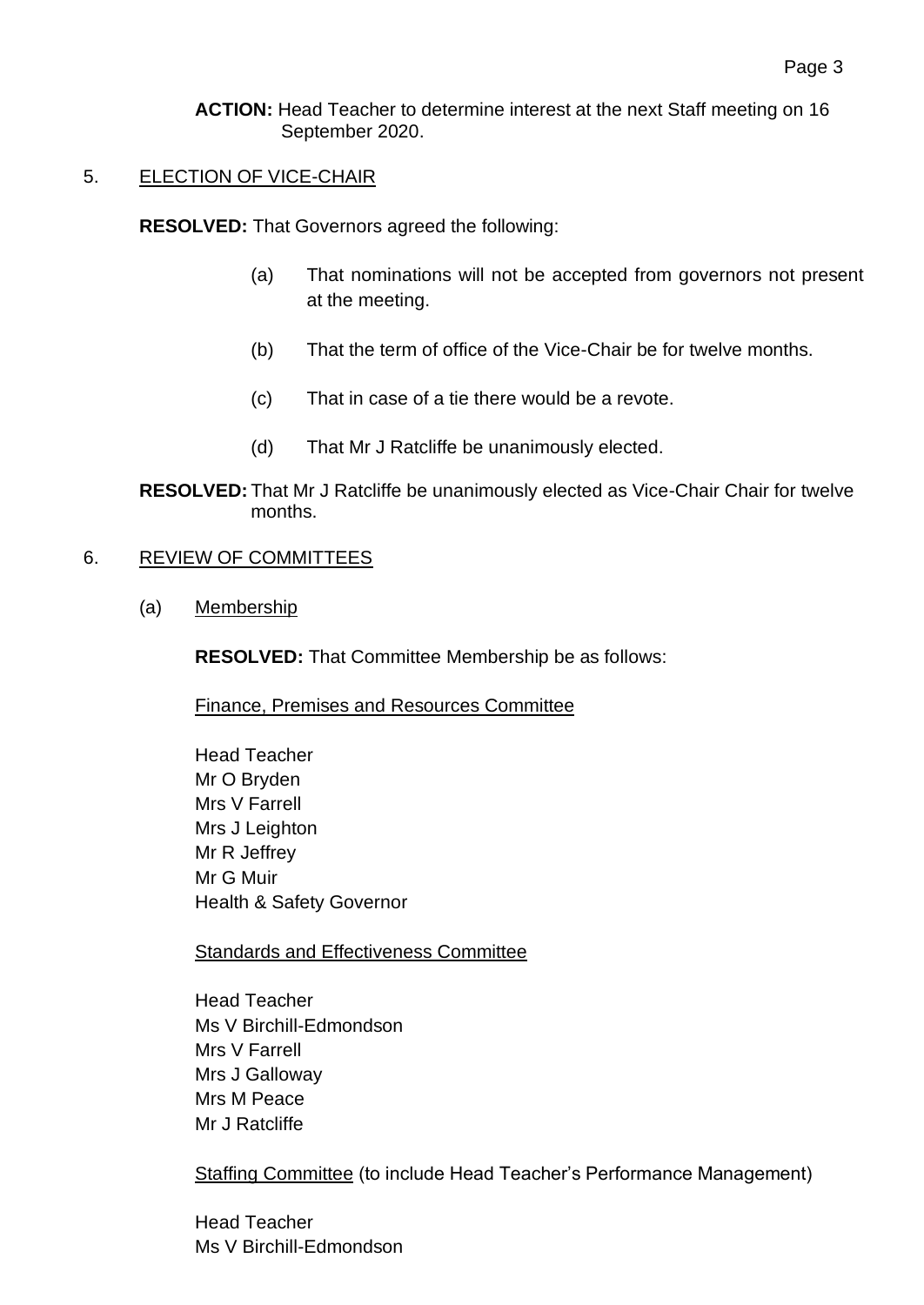### Staff Dismissals Committee

Ms V Birchill-Edmondson Mr O Bryden Mr G Muir

# Staff Dismissal Appeals Committee

Mr R Jeffrey Mrs M Peace Mr J Ratcliffe

## Governor Monitoring Committee

Mr O Bryden Mr R Jeffrey Mr G Muir Mrs M Peace

### (b) Terms of reference

The Chair acknowledged the LA Committee Matters document, with a view to adopting the model terms of reference for the agreed committees. It was agreed that all committees would adopt the LA Committee Matters terms of reference

**RESOLVED:** That all Committees adopt the LA Committee Matters terms of reference.

# 7. TO APPOINT GOVERNORS WITH SPECIFIC RESPONSIBILITIES

**RESOLVED:** That the following Governors be appointed with specific responsibility for:

| <b>Special Education Needs Governor</b>                | Mr J Ratcliffe |
|--------------------------------------------------------|----------------|
| <b>Governor Training Contact</b>                       | Mrs V Farrell  |
| Governor for Looked After Children                     | Mrs M Peace    |
| <b>Child Protection Governor/Safeguarding Governor</b> | Ms J Hayes     |
| <b>Early Years Governor</b>                            | Mrs M Peace    |
| <b>Health and Safety Governor</b>                      | Mr J Ratcliffe |
| <b>Equality Governor</b>                               | Mr R Jeffrey   |
| <b>Premium Link Governor</b>                           | Mr O Bryden    |
| Data Protection Governor                               | Mr G Muir      |
| <b>Staff Wellbeing Governor</b>                        | Mr J Ratcliffe |
|                                                        |                |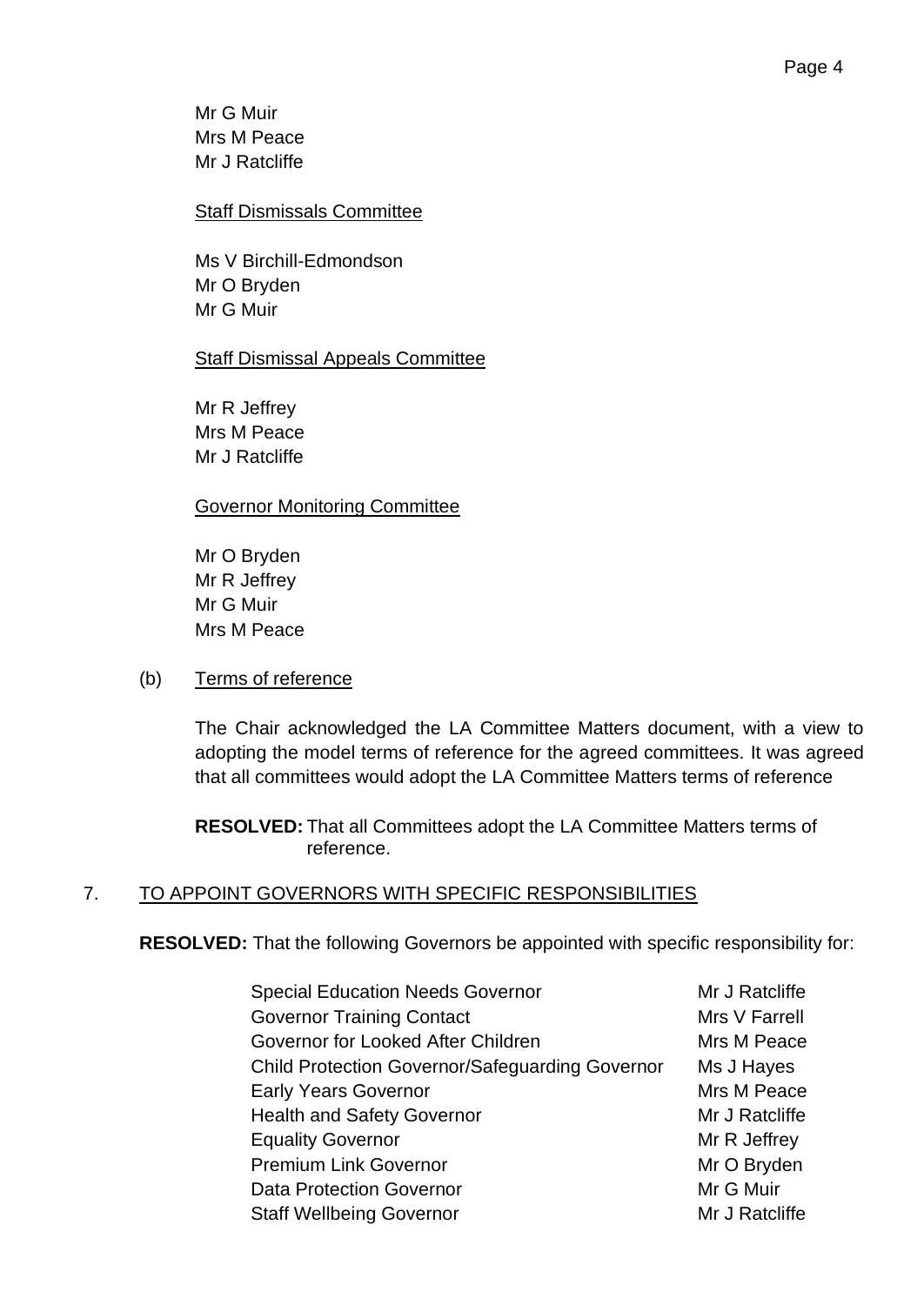#### Link Governors

The ability for Link Governors to build relationships with respective classes was discussed, particularly given ongoing limitations to external visitors on account of continuing COVID-19 restrictions. The Head Teacher advised that each case would need to be assessed according to risk and potential benefit.

**RESOLVED:** That the following Link Governors be appointed to each class:

Year 6 – Mr O Bryden Year 5 – Mr R Jeffrey Year 4 – Mrs J Leighton Year 3 – Ms J Hayes Year 2 – Mr J Ratcliffe Year 1 – Mr G Muir Reception & Nursery – Mrs M Peace

### 8. CHAIR'S DELEGATED POWERS

**RESOLVED**: That the Chair be given the following delegated powers:

- (a) Change of date of a scheduled meeting, for good reason.
- (b) To grant retrospective consent to absence in the event that a governor would have become disqualified if the matter had to wait for the next governors' meeting.
- (c) To determine in advance of a meeting whether any items of the agenda should be deleted from the copy to be made available at the school.

# 9. DELEGATION OF FINANCIAL POWERS TO THE HEAD TEACHER

**RESOLVED:** That the Governing Body delegates to the HT the power to carry out on its behalf the following delegated duties:

- (i) Planning and conducting the affairs of the school to remain solvent.
- (ii) Establishing proper financial management arrangements and accounting procedures, which comply with the LA's financial regulations and standing orders and maintaining a sound system of internal controls.
- (iii) Ensuring that funding from the LA and any other sources is used only in accordance with the conditions attached to that funding.
- (iv) Providing such information as the LA may reasonably require to satisfy the LA that the financial management and organisation of the Governing Body are such as to enable it to fulfil the obligations specified for it.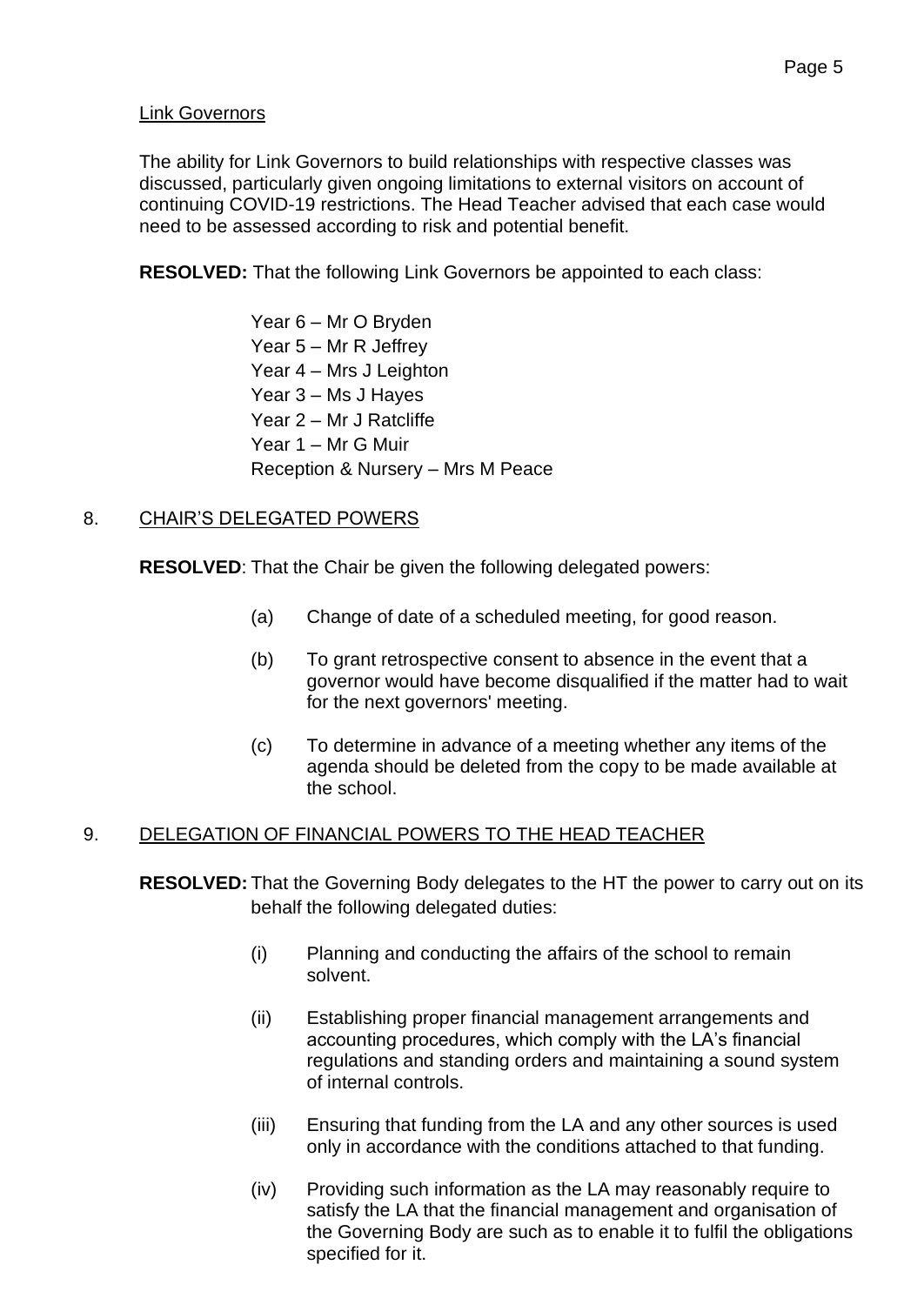(v) That the HT be authorised to spend up to a limit of  $£5,000$  without prior referral to the Governing Body.

### 10. MINUTES OF THE MEETING HELD ON 7 JULY 2020

**RESOLVED:** That the minutes of the meeting held on 7 July 2020 be approved as a correct record by the Chair and signed at a future meeting.

#### 11. MATTERS ARISING

#### (a) School Website

- **Q: How is the development of the new School website progressing?**
- **A:** The homepage is now completed and available to view. The remaining pages will be completed and published in time for the website to go live by the end of September/beginning of October. The current website contains the required statutory information until the new website is live.

#### (b) Gutter Clearing

- **Q: Will the guttering on the School buildings be cleaned again?**
- **A:** Unless there is unexpected surplus money to do so, the cost of clearing the gutters again cannot be justified in the near future.
- (c) The Key for School Governors

Membership of The Key for School Governors was discussed for the benefit of the Governing Body. A 15% discount to the annual cost of £525 would be applied given the School is an already subscribed to The Key for School Leaders.

**RESOLVED:** That the School register for access to The Key for School Governors.

**ACTION:** Mrs V Farrell to register for The Key for School Governors on behalf of the Governing Body.

### 12. REPORTS FROM COMMITTEES

There were no reports from committees.

#### 13. HEAD TEACHER'S REPORT, SCHOOL DEVELOPMENT PLAN, SCHOOL EVALUATION FORM AND GOVERNORS' QUESTIONS

A copy of the report had been circulated to Governors prior to the meeting. The Head Teacher provided a verbal summary and invited questions from Governors.

(a) COVID-19

The Head Teacher reported that there had been no major issues since the beginning of the autumn term, with all children settling in well.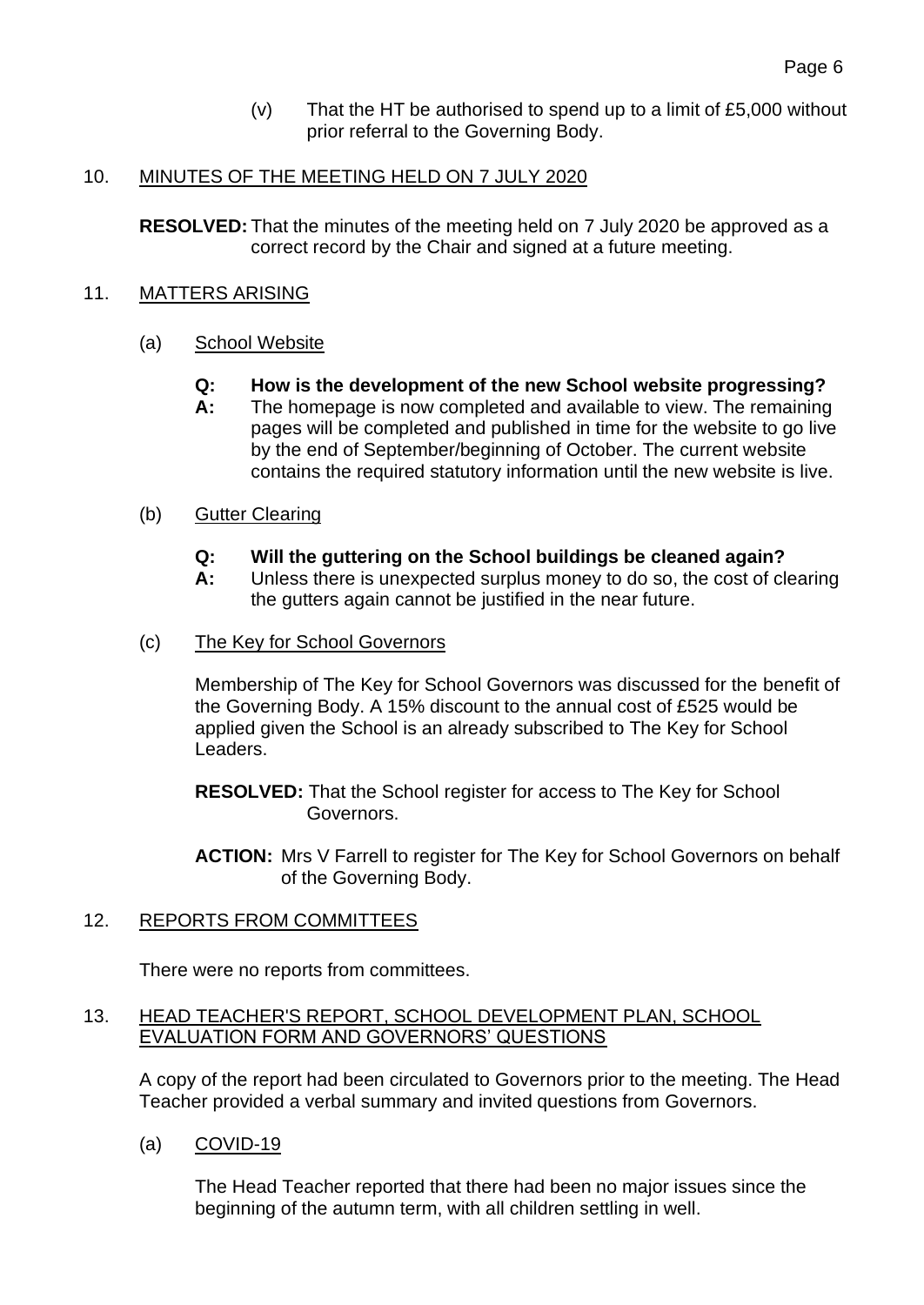The School has adopted a proportionate approach to establishing routines and putting safety measures in place, and the Head Teacher has been open with staff about the likely necessity to adjust and adapt procedures on an ongoing basis as is required. He also mentioned that use of the playground is currently working well.

Governors commented that certain staff needed to be more prompt at opening the doors to children in the morning given current problems with overlapping drop-off windows. It was raised that the queue for Reception was often lengthy, with parents turning up early, and that Nursery parents did not always adhere to the one-way system. The Head Teacher noted these issues. Collection of children from the kitchen at the end of School is also taking place frequently despite not being permitted. The Acting Deputy Head Teacher (DHT) agreed to create more signage to make this clear to parents.

An additional cleaner has been employed by the School, working between 11:00 am – 6:00 pm daily. This ensures that high contact points are routinely cleaned, and that the toilets are able to be cleaned thoroughly several times a day.

### **Q: Is there an additional cost associated with the extra cleaner?**

**A:** There is no additional cost up to October half term owing to money owed from staff being absent during lockdown. A temporary agreement has been put in place with the cleaning agency until Christmas, at which point this arrangement will need to be reviewed. Whilst the cost beyond October half term is substantial, the additional level of cleaning and safety provided to staff and children is necessary.

Managing children's ongoing attendance was mentioned to be a current issue, with 10-20 phone calls per day from parents concerned that their child(ren) is displaying COVID-19 symptoms. Whilst in most cases children are suffering from normal seasonal cold symptoms, the School is encouraging all parents to seek advice from 111 before sending their children to School. The situation is currently exacerbated given the reduced availability of antigen tests nationwide.

The Head Teacher reported continuing additional demands on staff across the School resulting in sustained high workloads. Whilst the School is currently operating successfully, this is having an impact on the collective wellbeing of staff. All staff are dedicated to the care of the School's children, often with a lack of regard for their own health and wellbeing. The Chair acknowledged the extra efforts of staff to keep children safe, but hoped that this situation will not need to be sustained indefinitely.

The Head Teacher raised that additional work required by teachers to deliver the catch-up curriculum to children, as well as contingency planning for potential home learning, would be ongoing pressures on staff time. Governors sought to ensure that a high quality of teaching provision was maintained despite the increased workload.

The Chair acknowledged the latest school Risk Assessment (RA) which had been circulated to Governors prior to the meeting.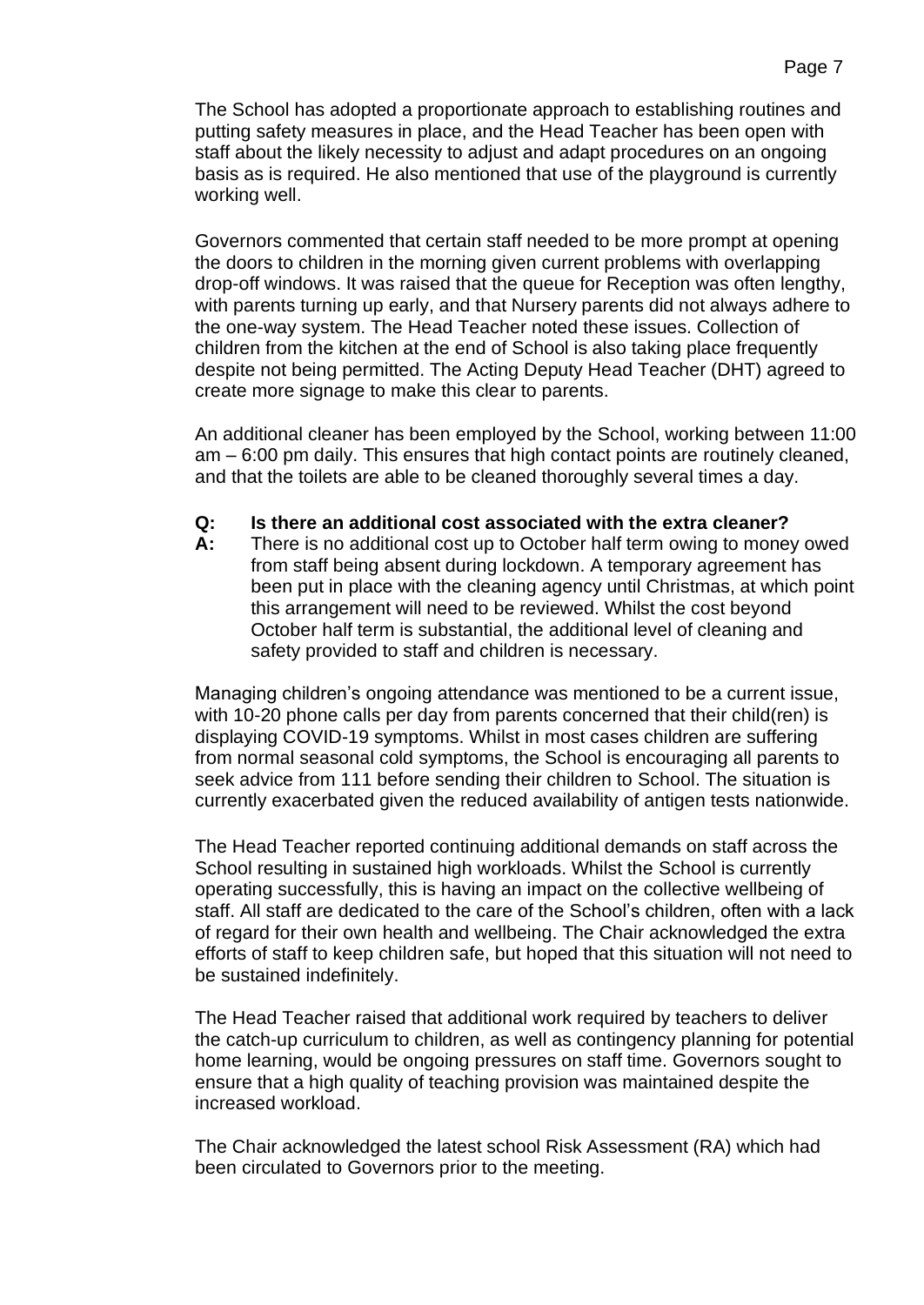# **Q: Is everything proceeding as expected within the RA?**

**A:** All is working well across the School site. From a finance perspective, however, costs are still high to cover ongoing additional expenses such as cleaning supplies. New bins have also been purchased.

### **Q: Is any extra money available to the School to help with the additional costs?**

**A:** A claim has been submitted to the Department for Education (DfE) for reimbursement of money spent and lost on account of COVID-19 to date. Whilst the claim was comprehensive, it is unlikely that the School will receive any reimbursement.

### **Q: Is use of equipment in the playground being managed to prevent cross contamination?**

- **A:** The ball court is used for Physical Education (PE) lessons and is cleaned thoroughly between classes. The adventure playground is currently out of use on account of repairs needed and will not likely be considered for use again until after the winter months.
- **Q: Why are some support Staff are not listed in section 3 of the HT's report?**
- **A**: Occasions where support staff work with children on a 1:1 basis have not been included.
- **Q: Are pedal bins across the School site safe for children's use? Is there a risk of trapped fingers?**
- **A:** Children are largely supervised whilst using the bins. The bin lids are not heavy and come down slowly.
- **Q: What is the Head Teachers initial assessment of the mental wellbeing of children since returning to School?**
- **A:** The majority of children are content to be back in School, with a return to normality aided by a renewed sense of routine. Teachers have been conscious to acknowledge COVID-19 without dwelling on the details, concentrating on children's experiences of returning to School. Some children are visibly nervous about symptoms including coughs in their peers, but most will soon learn that this is normal.

The first strand of the School's Personal, Social, Health and Economic (PSHE) education curriculum is about health and wellbeing. In addition, a cross-year group art project is underway to rebuild a sense of belonging and community across the School. This project will result in a large display in the new entrance hall.

# (b) School Development Plan

A copy of the School Development Plan was circulated to Governors prior to the meeting.

- **Q: How will the proposed parent workshops be run? Will they be open to all parents or only a select group?**
- **A:** The workshops will focus on helping parents to support their children in School.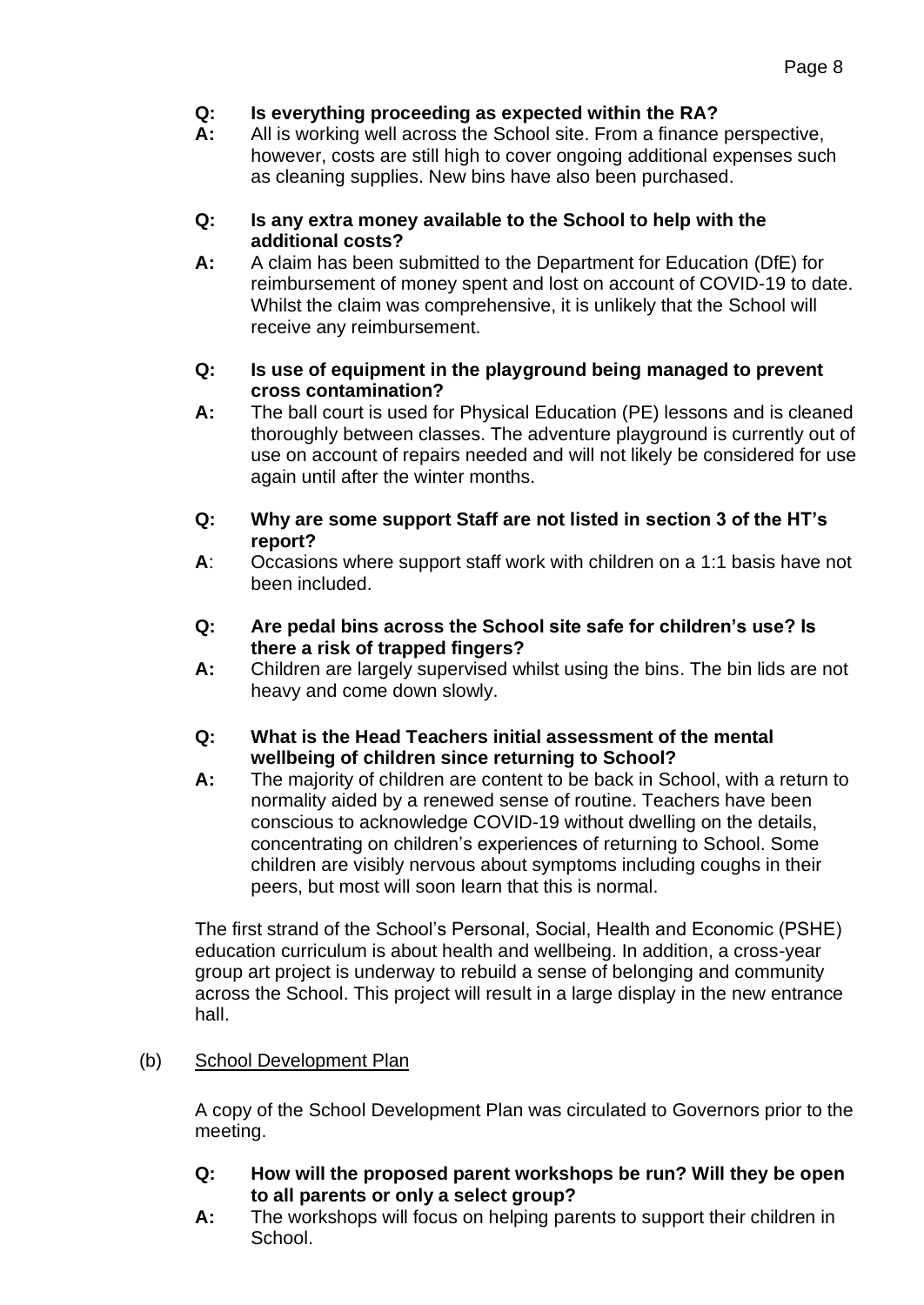The DHT led changes to the approach to reading in the School, as part of which expectations for home reading were made clear. The workshops are likely to be run virtually, broken down by class and with limited numbers to facilitate meaningful conversations. The aim is to share tips and guidance with parents, and multiple workshops are likely to be necessary.

### **Q: Has a plan for the continuation of teaching in the event of another lockdown been compiled?**

**A:** This is in progress and will be completed by the end of September 2020. Other Schools nearby are in a similar position, continuing work on their plans throughout the month. The main difficulty is determining how home learning can be comparable to that delivered in the classroom. The most likely situation is that one or more class is required to isolate, and so most effort is being focused on planning for this eventuality.

It was agreed that the outcome targets outlined in Section A be approved provisionally, pending detailed scrutiny at the first meeting of the Standards and Effectiveness Committee.

**RESOLVED:** That outcome targets be brought back to the next Governing Body meeting, after consideration by the Standards and Effectiveness Committee.

## (c) School Evaluation Form

The Chair introduced this item, with the School Evaluation Form having been shared with Governors prior to the meeting. Some areas relating to standards of education were flagged as 'requires improvement' due to the delayed introduction of the new School curriculum. Efforts to embed the new curriculum last year were impacted due to COVID-19, but teacher training took place before the summer holiday and further ongoing training is planned this year.

The Head Teacher confirmed that the introduction of a new curriculum is a long process to work through, which is likely to take the entirety of the 2020-21 academic year. It is important for all staff to have a deep understanding of the new curriculum and its impact on children before it is considered to be fully completed. Subject leadership is now better established across the School, with every staff member having a written action plan as well as responsibility for a curriculum area. Improvements have been made to reading and phonics, which are likely to be key areas of interest for Ofsted. The DHT has established a clear rationale for the new reading curriculum, and work will continue across every other subject in a similar manner.

The school's vision is in the process of being rewritten for the purpose of clarity.

## **Q: Have there been any recent episodes of bullying within the School since returning in September?**

**A:** No cases have been reported to the School's leadership.

# 14. SAFEGUARDING

It was reported to Governors that another family has moved to a child protection plan over the summer holidays.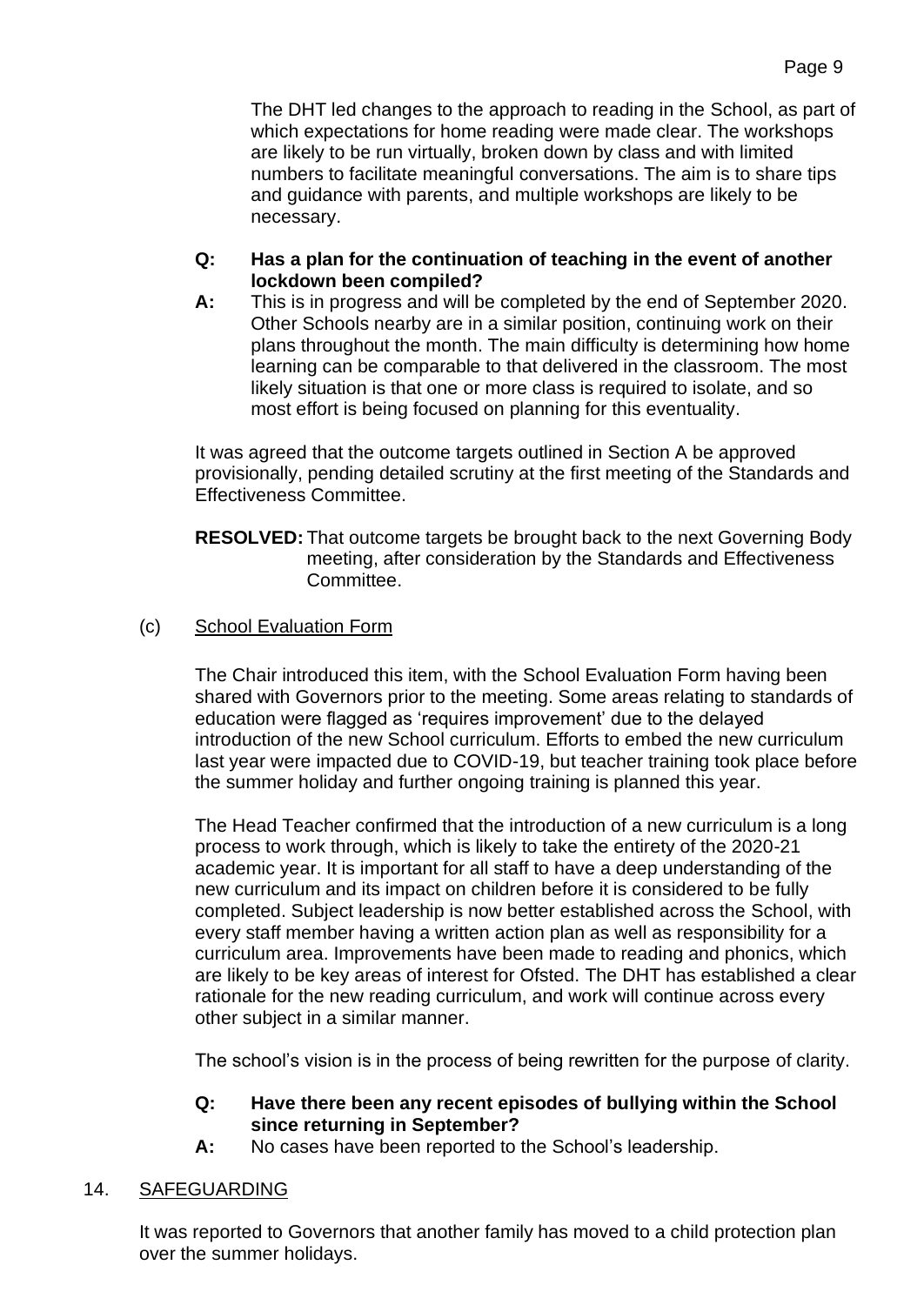#### 15. FINANCIAL MANAGEMENT AND MONITORING

#### (a) School Fund Audit Report

It was confirmed that the School Fund Audit Report would be made available for the Finance Committee meeting in October.

#### (b) SFVS

The Schools Financial Value Standard (SFVS) was signed and returned by the School in January 2020.

#### (c) Finance update

A report was circulated to Governors prior to the meeting, since there had been no prior F & P sub-committee meeting.

There is an overspend on building repairs and maintenance work, but the majority of spending is now complete. The figure reported does not include work to the red staircase over the summer. All work was necessary and done at the lowest cost, utilising the Site Manager's time where possible.

With regards to ground maintenance, staff have worked hard to secure improvement to the Early Years playground at little or no cost.

Spending is currently on track for learning resources, at a running total of c.£12,000, if the additional expenses attributed to COVID-19 are not taken into account. With COVID-19 extras included, a current running total of £19,048 equates to 69% of the total budget available (£26,519).

Of the £2,680 budgeted for swimming, only £80 has been spent with swimming on hold for the time being. The Head Teacher commented that the School has booked the earliest possible swimming slots for children (when able to resume), in doing so minimising the potential for cross contamination from previous swimmers.

Governors commented that the School's contingency funds are being used. It was explained that, whilst the contingency has been reduced, this is on account of a number of factors: a decrease to the teaching budget; an increase to the Educational Teaching Assistant (ETA) budget; and an increase in Special Educational Needs (SEN) funding on account of two new children. The latter cannot be reflected simply in the budget, and is instead reported as a credit to the ETA budget from the LA.

The overall financial position is not as healthy as the school would like, largely on account of c.£20,000 necessary spend on COVID-19 which will limit future investment on resources and training.

*Ms H Blackburn left the meeting at 8:09 pm.*

# 16. TEACHER APPRAISAL POLICY & TEACHER PAY POLICY

It was confirmed that both the Proposed Teacher's Pay Award 2020 and the Support Staff Proposed Pay Award 2020 have been allowed for in the School's budget.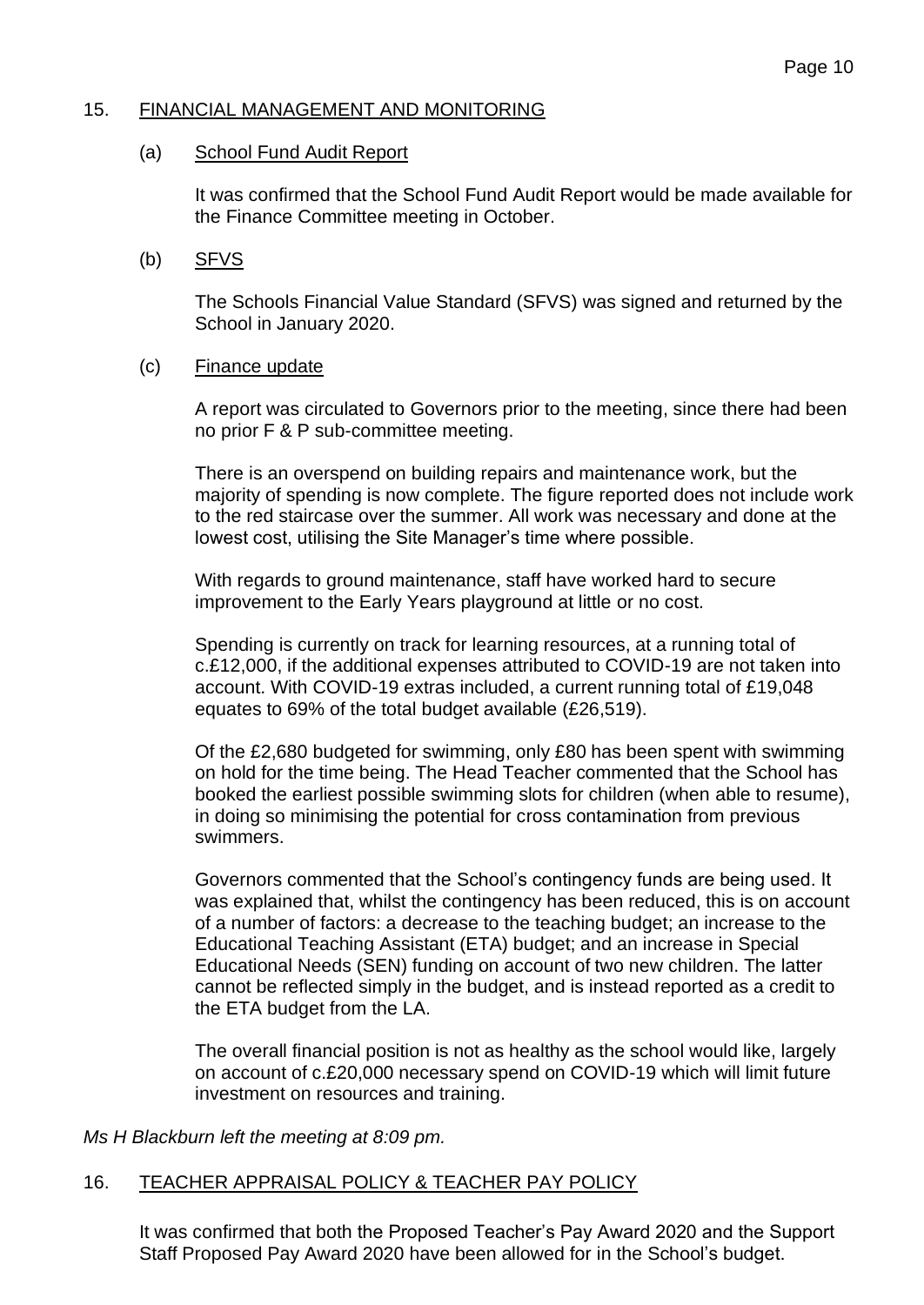**RESOLVED:** That both awards have been allowed for in the School's budget.

### 17. POLICIES FOR REVIEW BY FULL GOVERNING BODY

(a) Whistleblowing Policy

The Chair proposed adopting the LA model whistleblowing policy, which he confirmed having reviewed on behalf of the Governing Body.

**RESOLVED:** That Governors approved the whistleblowing policy.

#### (b) Keeping children safe in education; and Safeguarding Child Protection Policy

The Head Teacher confirmed that updates to the LA model safeguarding policy reflected changes to the keeping children safe in education statutory guidance.

**RESOLVED:** That Governors approved the safeguarding child protection policy.

(c) Designated Teacher Policy

**RESOLVED:** That Governors approved the designated Teacher Policy.

- (d) NQT Policy
	- **Q: The policy provides for mentors to be allocated to each NQT. Do teachers in the School currently have enough time to take on this additional responsibility?**
	- **A:** This would be factored into teachers' rotas as necessary; however, the School currently has no NQTs.

#### **Q: Should a specific Governor have oversight of NQTs?**

**A:** Governors should ensure that staff are doing what is needed to implement the NQT policy, with the job of mentors and the school's senior leadership to support NQTs.

The Chair and the Head Teacher noted that evidence of policies being implemented would be gathered by the relevant monitoring Governor.

The Head Teacher noted that many policies now require approval by the Governing Body on an annual basis.

#### 18. CONSULTATION ON ADMISSION ARRANGEMENTS FOR 2022/23

**RESOLVED:** That this item be deferred until the next Governing Body meeting on 9 November 2020.

### 19. LONG TERM STRATEGIC OBJECTIVES

In response to the ongoing COVID-19 situation, it was agreed that recovering children's lost education from the past six months, as well as ensuring sufficient financial recovery, be the immediate objectives for the School.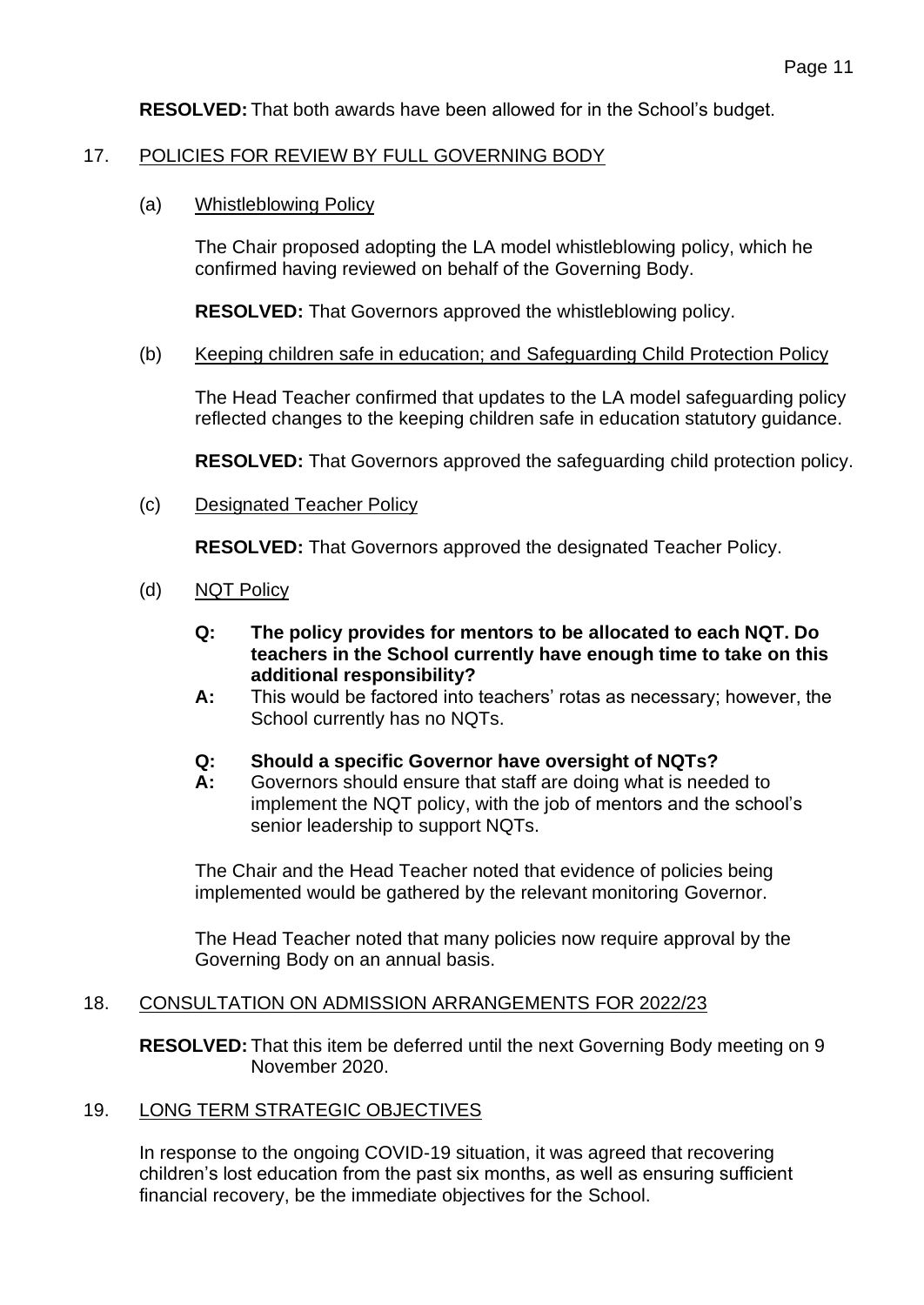It was also noted that the Chair will be retiring as a Chair at the conclusion of the 2020- 21 academic year.

#### 20. GOVERNOR TRAINING AND GOVERNOR VISITS

#### (a) Governor visits

The Chair stressed the need for active monitoring to take place, and the need for a follow-up meeting with the Head Teacher to decide how best for Governors to conduct remote monitoring. The focus of the class monitoring should be delivery of the new curriculum.

**ACTION:** The Chair and Head Teacher to coordinate a follow-up discussion in relation to governor visits.

It was agreed that the Health and Safety (H&S) Governor be permitted to visit the School site to undertake a physical assessment.

**ACTION:** The Head Teacher to organise a site visit for the H&S Governor.

Monitoring of Finance and Safeguarding would continue remotely in the immediate term.

#### (b) Governor training

The Chair alerted Governors to the new dashboard provided by Kirklees Business Solutions, and encouraged each Governor to sign up to access links to relevant online training.

#### 21. ANY OTHER BUSINESS

#### (a) Use of the School Hall by external organisations

The Head Teacher sought Governors' approval in principle for community use of the School premises outside core hours. Proposals have been received from several organisations including the Dogs Trust (who have a RA), Slimming World and a local church (who used the hall over the summer). The primary concern would be how the space can be cleaned appropriately, providing that adequate safety measures have been put in place by the groups themselves.

The legality of community activities was discussed, with it being concluded that the three propositions currently under review were permitted in line with the latest COVID-19 restrictions.

The Head Teacher stressed that whilst the desire to utilise the hall would have a positive financial impact, he was conscious not to raise any concerns with children's parents. Given relationships with parents have been managed well to date, he proposed being open with the school community to be provide reassurance in advance.

Governors agreed in principle to allow selected community groups to utilise the hall outside normal hours.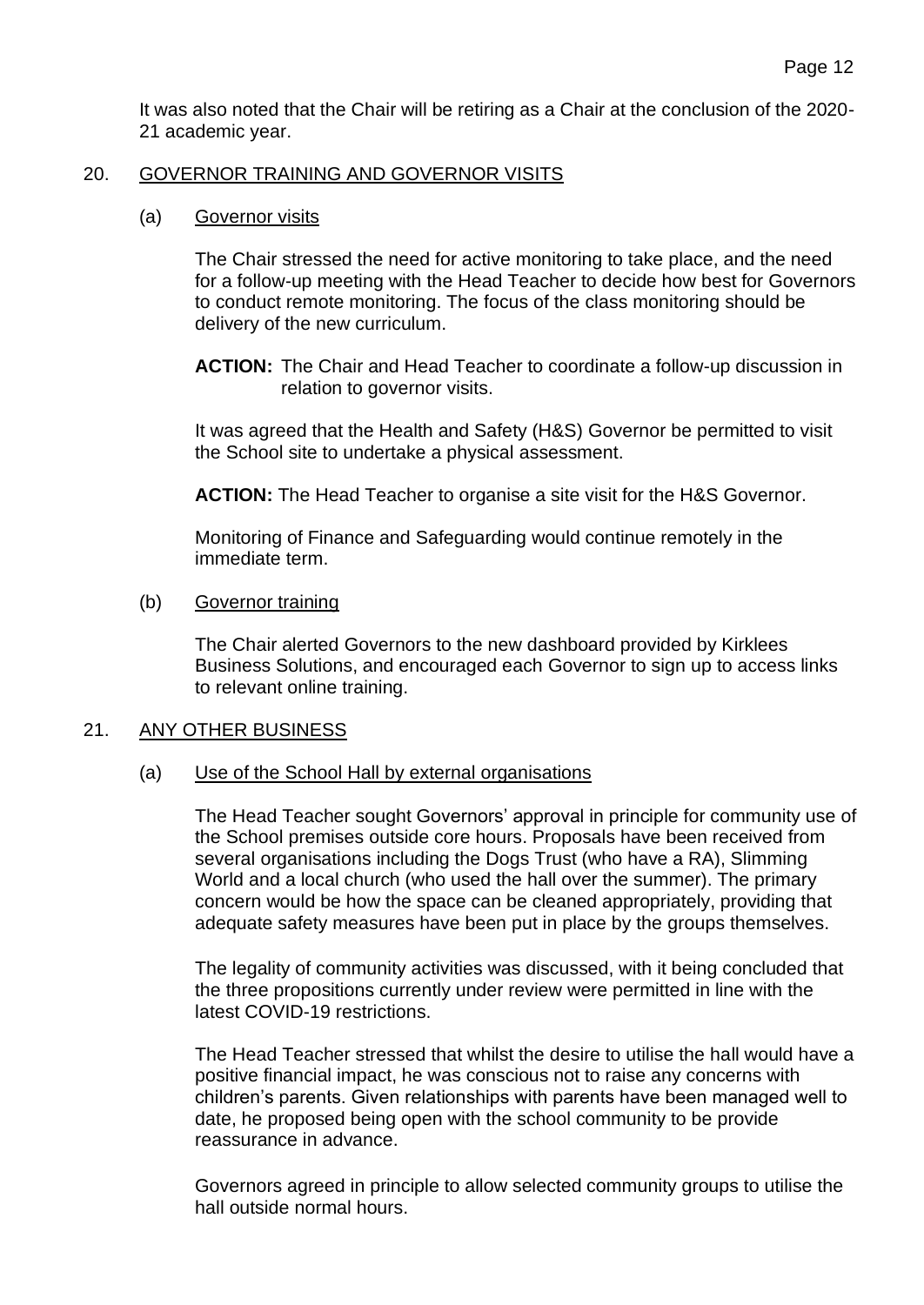This is predicated on the School seeking reassurances from external organisations regarding the current restrictions as well as a RA.

**ACTION:** The Head Teacher to gather together information relating to the current proposals and send to Governors for detailed consideration.

(b) Visitors to School

The Head Teacher sought views from Governors regarding restarting visits from volunteers (including reading friends). It was proposed that visitors to the School premises be minimised, with the exception of direct emotional support to children and any activities able to be undertaken at a distance.

**RESOLVED:** That unnecessary visits to the school site continue to be minimised.

(c) Dogs on the School Site

Potential new rules surrounding dogs being admitted to the School site were discussed in light of recent events.

**ACTION:** The Head Teacher to monitor the situation and report back to Governors in due course.

(d) Governor Dashboard

The Chair explained that this new tool provided by Kirklees Business Solutions would be utilised in future for all meeting documentation. In addition, news articles and Governor training can be accessed.

(e) Governor Skills Matrix

**ACTION:** The Chair to send the skills matrix template to new Governors (Ms V Birchill-Edmondson and Ms J Hayes) for completion.

The Chair thanked Ms H Blackburn for her time and expertise as a Governor for the School, and in particular her tenure as Vice-Chair of the Governing Body.

### 22. DATES OF FUTURE MEETINGS AND POSSIBLE AGENDA ITEMS

**RESOLVED:** That the next meetings of the Governing Body be held at the School (adhering to social distancing requirements in the hall) on the following dates:

Full Governing Body

Monday 9 November 2020 (5:00pm) Monday 1 February 2021 (5:00 pm)

Standards and Effectiveness Committee

Tuesday 13 October 2020 (5:00 pm) Monday 18 January 2021 (5:00 pm)